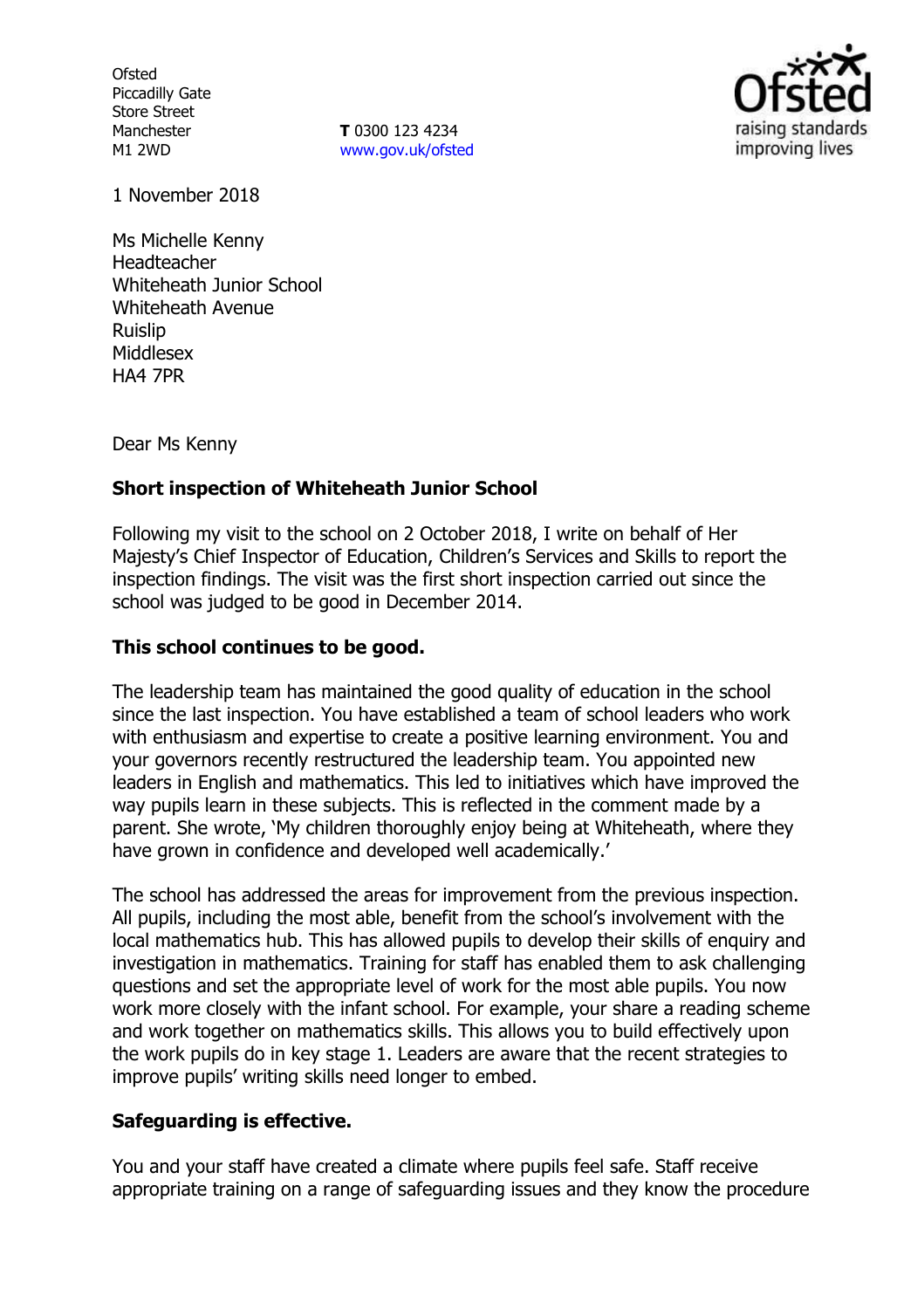

for reporting concerns. The school works well with the local authority and the infant school to keep children safe. Pupils say that they are safe in school and they have had appropriate advice on keeping safe online. Through themed assemblies and a personal, social and health education (PSHE) programme pupils are taught how to keep safe travelling to school and in the local area. Pupils say that bullying is rare and swiftly dealt with by staff if it does occur. A high proportion of parents, carers and staff who responded to the Ofsted surveys say that pupils are safe.

# **Inspection findings**

- $\blacksquare$  In addition to evaluating the school's safeguarding arrangements, we also agreed on three key lines of enquiry for this inspection.
- The first of these was to look at how effectively leaders improve the quality of teaching in writing. This was chosen because although writing attainment has been well above national averages for the past three years, pupils have not made the progress of their peers nationally. This has been particularly the case for the most able pupils.
- Leaders have made changes to the teaching of writing. For example, a greater emphasis is placed on the teaching of grammar. Staff use strategies to help pupils plan and redraft before writing at greater depth. As a result, pupils are given the opportunity to correct errors and share ideas before they begin more formal writing. Your own assessments suggest that this new initiative has not yet had an impact on overall progress in writing for pupils, particularly the most able.
- **Pupils are given opportunities to write in greater depth in other subjects across** the curriculum, for example in history. Pupils write imaginative diary entries in their work studying World War II. They are learning to use vocabulary specific to subjects such as science in their writing. For example, in Year 5 classrooms, pupils were describing life cycles with confident and accurate use of scientific vocabulary.
- Leaders moderate pupils' writing with other schools to ensure that it is of the appropriate standard. They work with the infant school to build upon pupils' writing skills on entry to the school.
- Work in pupils' books shows that not all write neatly and accurately. In some classes, handwriting is not formed neatly and spelling patterns not mastered.
- A second key line of enguiry was to consider the actions leaders take to improve reading. This line of enquiry was chosen to show the positive impact of leaders' work.
- **Pupils spoke positively about 'quided reading' sessions in classrooms and how** this encourages them to widen their vocabulary. Pupils use their class and school libraries regularly. They enjoy a reading scheme where they can read moredemanding fiction. The school is putting more emphasis on pupils being able to infer meaning from books. This was seen in activities in classrooms, for example, in Year 3 with their reading of a book called 'Flotsam'. Pupils completed a task where they used clues to find out about a character or event in the book.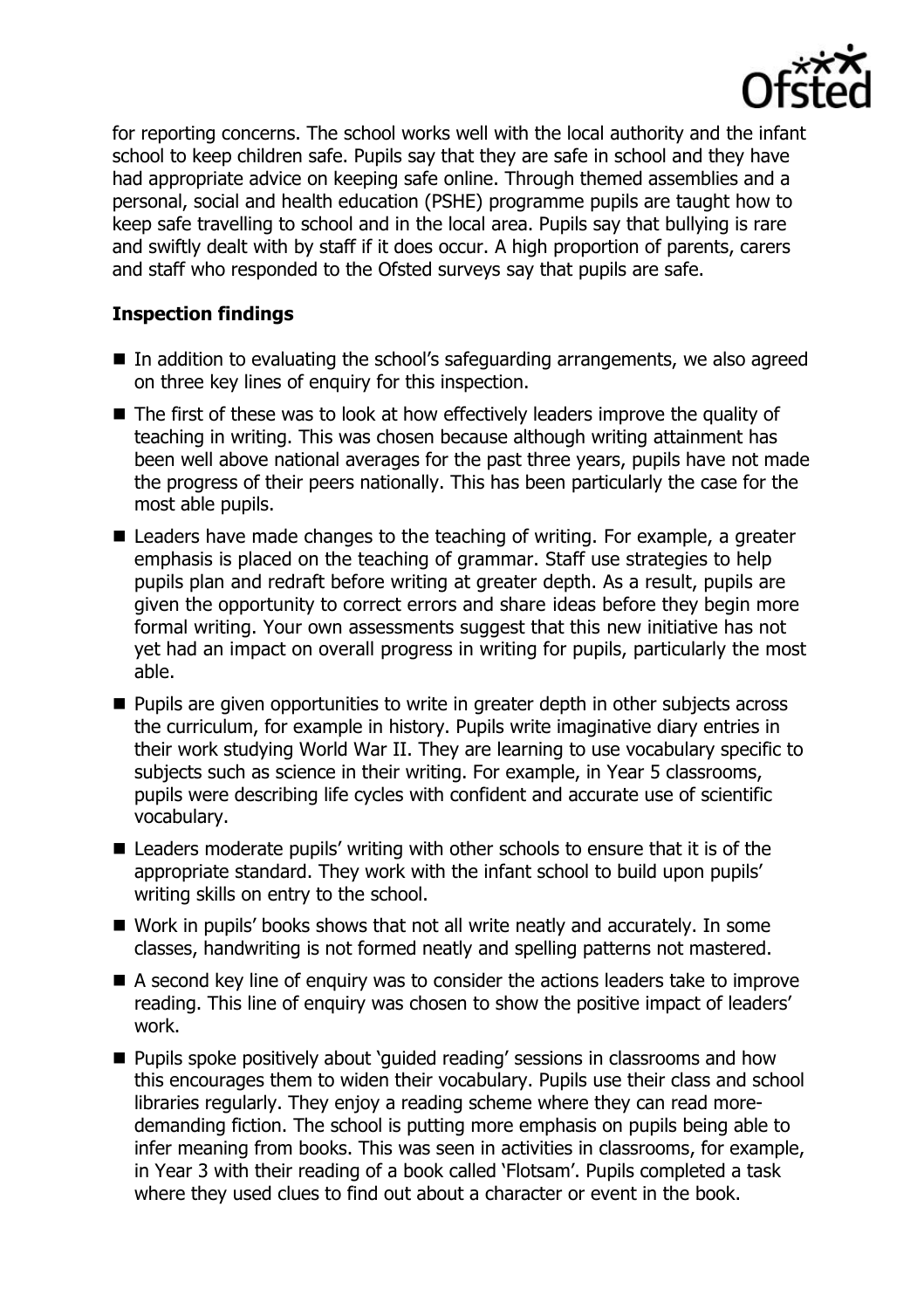

- **Pupils are given the list of books they are encouraged to read before they leave** the school. The list includes challenging books which appeal to different groups of pupils. This is colourfully displayed in a corridor. Leaders foster a culture where reading is seen as important and fun. Books are a very visible part of the fabric of the school, and pupils say that they see the value of reading.
- Leaders have put in place training for staff to enable them to plan learning to improve pupils' reading skills. Pupils read confidently and with expression in class. These strategies have had a positive effect on pupils' outcomes in reading, particularly for the most able pupils.
- The final key line of enquiry was to look at how leaders ensure that the wider curriculum is preparing pupils for their next steps.
- The school has a clear rationale for its curriculum, whereby pupils are offered a wide range of experiences which focus on acquiring knowledge and skills. This is intended to extend their understanding of themselves and the world in which they live. This is seen in English lessons, for example, where pupils look at environmental issues. It is seen in science classrooms, where pupils are taught about life cycles. Pupils' history books show that they learn about how the past influences their lives today.
- Extra-curricular activities are also strong. Sports and music make an important contribution to the life of the school. The school choir and orchestra perform regularly, including at the secondary school music concert last term. 'The concerts are brilliant', a Year 5 pupil told me. Weekly singing assemblies reflect the importance leaders place on music for pupils. Leaders provide opportunities for pupils to participate in a wide range of sports. Pupils compete successfully at both local and national level. The school has a 'daily mile' event, where pupils are encouraged to walk or run a mile every day before school. An annual sports week, in addition to links with local clubs, also encourages pupils to be active.
- Leaders' planning for the wider curriculum is effective. Leaders in history, computing and Spanish, for example, showed me how the school develops pupils' skills and knowledge in these subjects. There is evidence from pupils' books that they make good progress over time in these subjects. When I met with pupils, they spoke confidently about their work and the knowledge they had gained. For example, some pupils spoke confidently using basic Spanish. Others spoke about the theme days, such as the 'Brazil day', where they learn about the history, geography and culture of a different country.

## **Next steps for the school**

Leaders and those responsible for governance should ensure that:

 $\blacksquare$  they improve further the quality of teaching in writing so that the school enables the most able pupils to access more challenging work.

I am copying this letter to the chair of the governing body, the regional schools commissioner and the director of children's services for Hillingdon. This letter will be